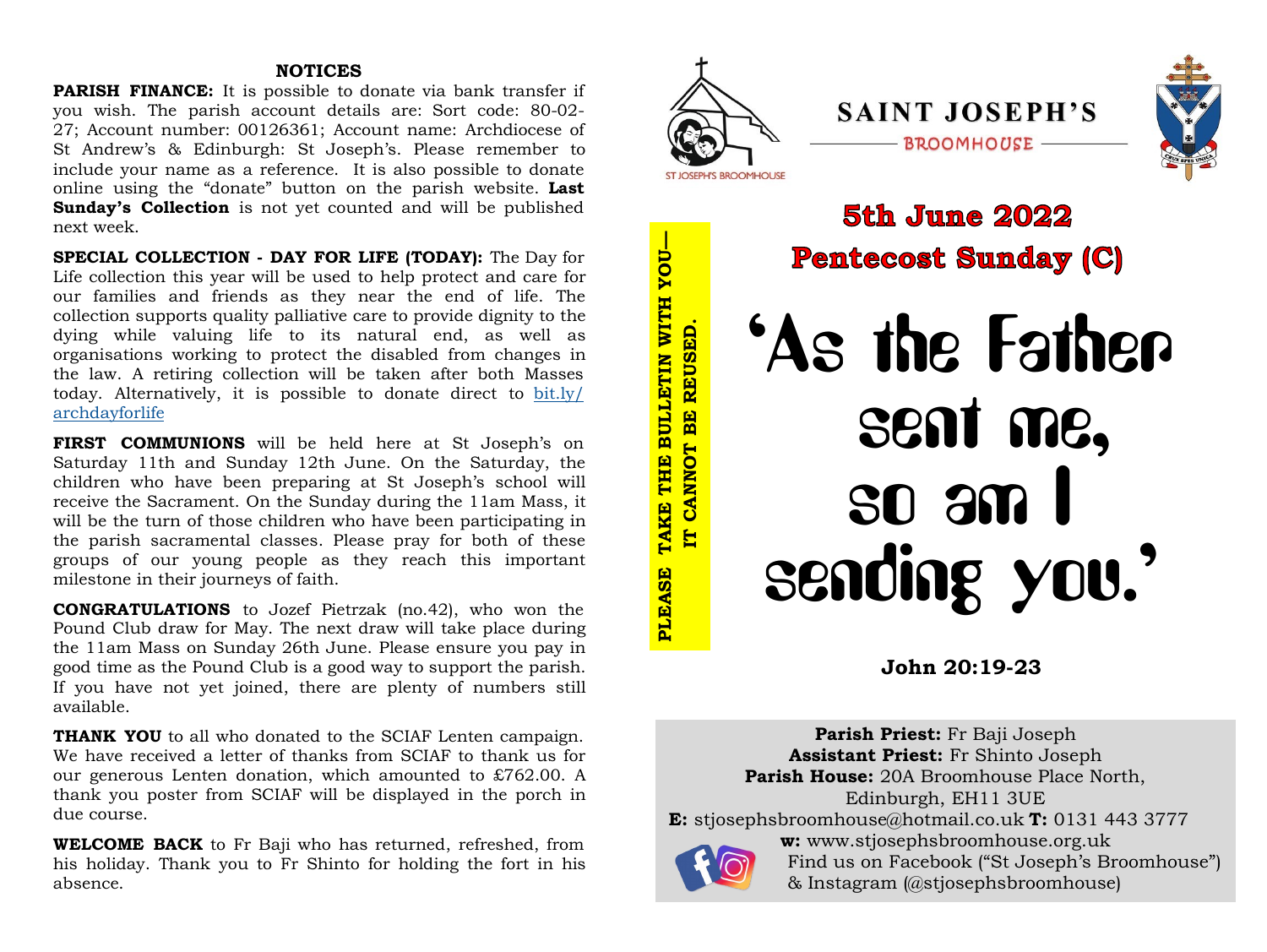# ORDER OF THE MASS

### **Entrance Antiphon Wis 1: 7**

The Spirit of the Lord has filled the whole world and that which contains all things understands what is said, alleluia.

# **Introductory Rites**

P: In the name of the Father, and of the Son, and of the Holy Spirit. **℟** *Amen.*

P: The grace of our Lord Jesus Christ, and the love of God, and the communion of the Holy Spirit be with you all. **℟** *And with your spirit.*

# **Penitential Act**

I confess to almighty God / and to you my brothers and sisters, that I have greatly sinned / in my thoughts and in my words, in what I have done, and in what I have failed to do, through my fault, through my fault, / through my most grievous fault; therefore I ask blessed Mary ever-Virgin, /all the angels and saints and you my brothers and sisters, / to pray for me to the Lord our God. Amen.

| P: Lord have mercy.   | $\dot{\mathbf{R}}$ Lord have mercy  |
|-----------------------|-------------------------------------|
| P: Christ have mercy. | <b>R</b> Christ have mercy          |
| P: Lord have mercy    | $\hat{\mathbf{R}}$ Lord have mercy. |

# **Gloria**

Glory to God in the highest, and on earth peace to people of good will.

We praise you, we bless you, we adore you, we glorify you, we give you thanks for your great glory, Lord God, heavenly King, O God, almighty Father.

Lord Jesus Christ, Only Begotten Son, Lord God, Lamb of God, Son of the Father, you take away the sins of the world, have mercy on us; you take away the sins of the world, receive our prayer; you are seated at the right hand of the Father, have mercy on us.

# Reflection

# **PENTECOST**

The event of Pentecost: The Holy Mother Church celebrates the solemnity of the Pentecost today. Pentecost reminds us of the indwelling of the Holy Spirit in the Apostles and the effects that this presence produced in their lives. After the tragedy of Good Friday and after the victory of Resurrection and Ascension, the disciples continued to meet in the upper room in prayer. They were not without fear; they were anxious. At the same time, they were also hoping the fulfilment of Jesus' promise of the Holy Spirit. Faithful to the promise, Jesus breathed on them the Holy Spirit.

Different forms of the Spirit: The first reading reports that the Spirit came in the form of a powerful wind with sound from heaven. The same reading also depicts the appearance of the Spirit in tongues of fire. The gospel narrates that Jesus came among the disciples and "breathed on them" and said to them to "receive the spirit". The spirit came upon them in the form of a breath—life.

The gifts of the Spirit: The gift of language is the gift of the Holy Spirit for they "speak foreign languages as the Spirit gave them the gift of speech". The second reading asserts that "no one can say 'Jesus is Lord' unless he is under the influence of the Holy Spirit". The spirit brings about unity among us because "in the one Spirit we were all baptised". Through the indwelling of the Spirit, the disciples receive the power to forgive and retain. The spirit gives us a variety of gifts: Wisdom, understanding, counsel, fortitude, piety, knowledge, fear of God. The same spirit fills us with the fruits of love, joy, peace, patience, kindness, goodness, faithfulness, gentleness and selfcontrol.

Purpose of the gifts: The second reading states that the Spirit is given to each person "for a good purpose". The gifts of the Spirit are meant for the good of oneself and others.

Our response: Recognising that it is only through the working of the spirit that we can live our Christian life fully, let us welcome the Holy Spirit into our lives. The best means for obtaining the spirit of God is that of prayer. However, it is of greater importance that we become docile to the Spirit of God who will transform us into His own image.

*Fr Baji Joseph, SSP*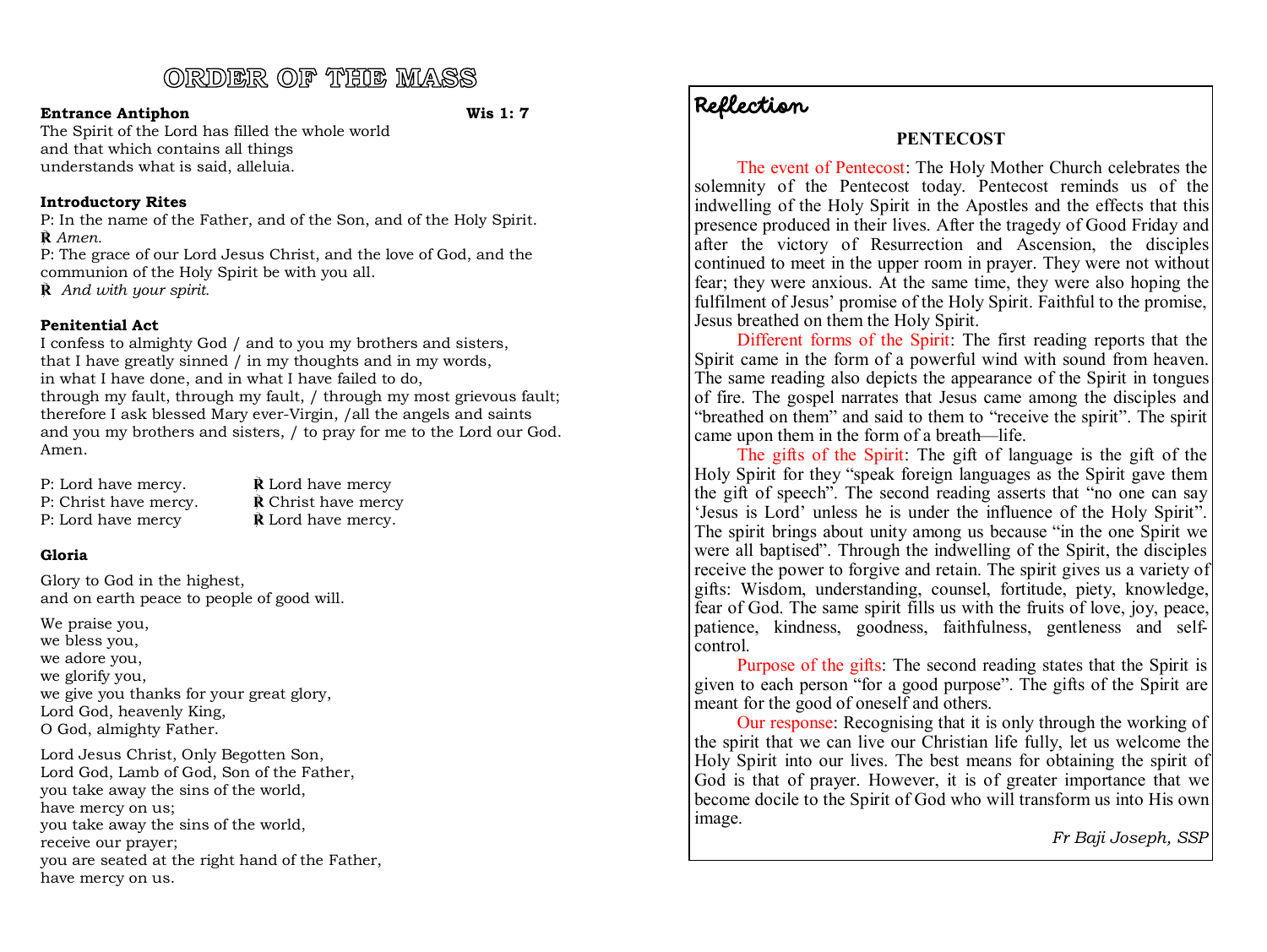P: Behold the Lamb of God, behold him who takes away the sins of the world. Blessed are those called to the supper of the Lamb.  $\hat{\mathbf{R}}$ **: Lord, I am not worthy that you should enter under my roof, but** only say the word and my soul shall be healed.

### **Communion Antiphon Acts 2: 4, 11**

They were all filled with the Holy Spirit and spoke of the marvels of God, alleluia.

(*Order of Mass reproduced with the kind permission of Universalis Publishing Ltd.)*

### **NEWS FROM THE ARCHDIOCESE**

**AFRICAN & CARIBBEAN MASS**: This monthly Archdiocesan Mass takes place at 1pm today at St Patrick's Church in the Cowgate.

**JOINER, PLUMBER, PAINTER OR ELECTRICIAN?**: Could you donate some time to help a new pregnancy support service open its doors? Stanton Healthcare is seeking volunteers to help make the new centre in Edinburgh an attractive and welcoming place for women and babies in our Archdiocese to find support. Find out more from Paul Atkin at the Archdiocesan Pro-Life Office: prolife@staned.org.uk or 0131 623 8917.

**FAMILY AFTERNOON:** A Family Afternoon will take place on Saturday 25 June, 2.00pm-5.00pmat the Gillis Centre, 100 Strathearn Road, Edinburgh. It will include separate sessions for adults and children, focusing *on The Eucharist: Source of Family Love*, family prayer time in St Margaret's Chapel and family games. This event coincides with the 10th World Meeting of Families taking place in Rome. Details and registration at <bit.ly/ArchEventbrite>

| <b>MASS SCHEDULE AND INTENTIONS THIS WEEK</b> |           |                                |                                         |
|-----------------------------------------------|-----------|--------------------------------|-----------------------------------------|
| Date                                          | Time      | <b>Saint</b>                   | <b>Intention</b>                        |
|                                               | 8.30am    | Pentecost (C)                  | For the parishioners                    |
| Sunday, 5 Jun                                 | 11.00am   |                                |                                         |
| Monday, 6 Jun                                 | $9.30$ am | Mary, Mother of the Church     | Frank Sharkey, RIP                      |
| Tuesday, 7 Jun                                | $9.30$ am |                                | Lourdes Oliveira,<br>Birthday intention |
| Wednesday, 8 Jun                              | $9.30$ am |                                |                                         |
| Thursday, 9 Jun                               | $9.30$ am | <b>St Columba, Abbot-Feast</b> |                                         |
| Friday, 10 Jun                                | 9.30am    |                                |                                         |
| Saturday, 11 Jun                              | $9.30$ am | St Barnabus, Apostle           | Intentions of Elena<br>Swaroop          |

For you alone are the Holy One, you alone are the Lord, you alone are the Most High, Jesus Christ, with the Holy Spirit, in the glory of God the Father. Amen.

### **First reading**  Acts 2:1-11

When Pentecost day came round, they had all met in one room, when suddenly they heard what sounded like a powerful wind from heaven, the noise of which filled the entire house in which they were sitting; and something appeared to them that seemed like tongues of fire; these separated and came to rest on the head of each of them. They were all filled with the Holy Spirit, and began to speak foreign languages as the Spirit gave them the gift of speech.

Now there were devout men living in Jerusalem from every nation under heaven, and at this sound they all assembled, each one bewildered to hear these men speaking his own language. They were amazed and astonished. 'Surely' they said 'all these men speaking are Galileans? How does it happen that each of us hears them in his own native language? Parthians, Medes and Elamites; people from Mesopotamia, Judaea and Cappadocia, Pontus and Asia, Phrygia and Pamphylia, Egypt and the parts of Libya round Cyrene; as well as visitors from Rome – Jews and proselytes alike – Cretans and Arabs; we hear them preaching in our own language about the marvels of God.'

**The Word of the Lord**

**℟** *Thanks be to God*

### **Responsorial Psalm Psalm 103(104):1,24,29-31,34**

### **℟ Send forth your spirit, O Lord, and renew the face of the earth.**

Bless the Lord, my soul! Lord God, how great you are, How many are your works, O Lord! The earth is full of your riches. **℟**

You take back your spirit, they die, returning to the dust from which they came. You send forth your spirit, they are created; and you renew the face of the earth. **℟**

May the glory of the Lord last for ever! May the Lord rejoice in his works! May my thoughts be pleasing to him. I find my joy in the Lord. **℟**